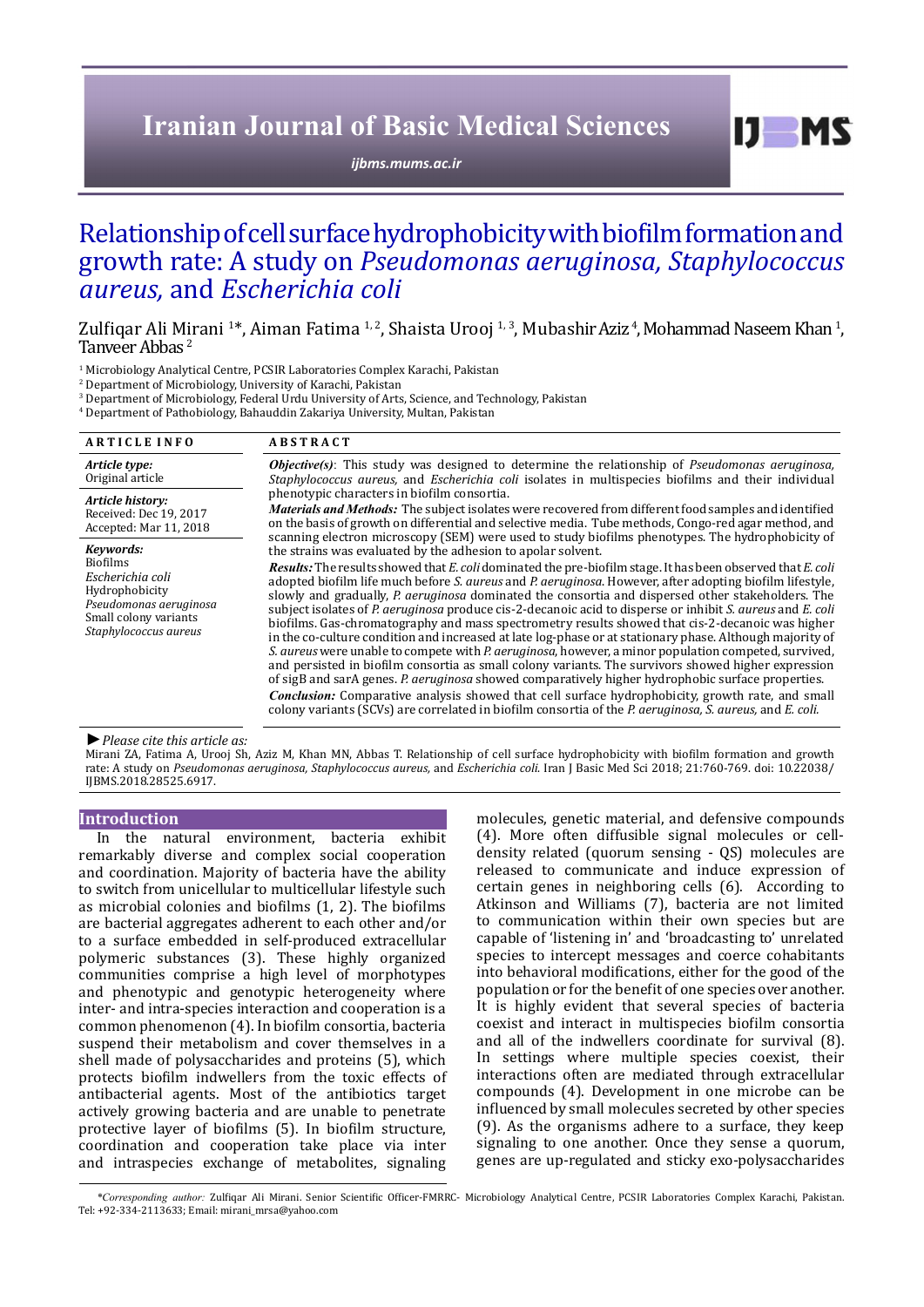are produced that 'glue' the bacteria together (4, 5). It has been reported that *Escherichia coli* interacts with other bacteria, e.g. pseudomonas and staphylococci and is able to form multi-species biofilms (5). Similarly, *Pseudomonas aeruginosa* PAO1 has been reported to facilitate *Staphylococcus aureus* biofilm formation when both are grown in coculture biofilms (10). In the process, eDNA facilitates interspecies interaction between *P. aeruginosa* and *S. aureus* (4, 11). It has also been reported that exoproducts of *P. aeruginosa* recovered from cystic fibrosis patients stimulate *S. aureus* biofilms (12). Similarly, peptidoglycan shed by *S. aureus* was found to stimulate the production of virulence factors in *P. aeruginosa* (12, 13)*.* Likewise, *P. aeruginosa* can greatly increase the ability of *E. coli* to persist and grow in aquatic environments as well as in biofilm formation (14). These three pathogens *S. aureus, P. aeruginosa,*  and *E. coli* are well known for their versatility and pathogenicity.The study of physiology and behavior of multispecies biofilm of foodborne pathogens in food processing environments may provide the necessary information to prevent and reduce the contamination of food products. Therefore, it is necessary to understand the inter-species and intra-species interactions, i.e. population structure, cell surface charges, physiology, and function within a biofilm. Although, *S. aureus, P. aeruginosa,* and *E. coli* are associated with the hospital as well as community-acquired infections, to the best of our knowledge, nothing is yet known about the formation of a mixed-species biofilm composed of these pathogens. The aim of this study was to characterize the inter-species interaction of these pathogens in biofilm consortia.

## **Materials and Methods**

In the present study, a total of seventeen biofilmproducing and five non-biofilm-producing strains of *P. aeruginosa*, *E. coli,* and *S. aureus* were used. The subject strains were isolated from different food samples. These isolates were identified on the basis of typical morphology by gram staining and growth on differential and selective media, e.g. Cetrimide Agar (Merck, Germany) for *P. aeruginosa*, Eosin methylene blue *(*EMB, Oxoid) and MacConkey agar (Oxoid) for *E. coli,* and Baird*–*Parker agar (Oxoid) with egg yolktellurite (Sigma) for *S. aureus.* Coagulase and DNase tests were used for confirmation of *S. aureus* and oxidase test was performed for confirmation of *P. aeruginosa* and *E. coli. E. coli* (ATCC8739), *S. aureus* (ATCC25923), and *P. aeruginosa* (ATCC9027) were used as positive control for identification.

#### *Phenotypic characterization of slime-producing bacteria*

Biofilm formation was initially confirmed by the Congo red agar method as described earlier (15-17). Briefly, BHI agar (Oxoid) plates containing 50 g/l sucrose and 0.8 g/l Congo red were prepared and streaked with strains and incubated aerobically for 24–48 hr at 37 ° C. Positive results were indicated by black colonies with dry crystalline appearance. Weak slime producers usually remained pink, though occasional darkening at the center of colonies was observed.

### *Biofilm assay*

A qualitative assessment of biofilm formation on glass

slides was evaluated as described earlier by Mirani and Jamil (18). As it was difficult to study all of the seventeen isolates in different combinations, the isolates were randomly selected by using Microsoft Excel random number (RAND) generator from the group of subject isolates of this study. Briefly, two-inch pieces of glass slides were submerged in BHI broth (Oxoid) containing 0.1 ml of the 4 hr young culture of subject isolates of *P. aeruginosa*, *E. coli,* and *S. aureus* in a combination of randomly selected isolates and incubated at 37 °C for 48 hr to 96 hr.

- I. *P. aeruginosa* + *E. coli* + *S. aureus*
- II. *P. aeruginosa* + *E. coli*
- III. *P. aeruginosa* + *S. aureus*<br>IV. *E. coli + S. aureus*
- IV. *E. coli* + *S. aureus*
- All isolates in pure form

After incubation, glass slides were washed with phosphate buffer saline (pH 7.0) to remove unbound cells and debris; films were fixed with acetic acid for 15 min and stained with 3% crystal violet. Each experiment was repeated three times.

### *Quantification of biofilms*

Biofilm formation was quantified by the addition of 2×200μl of 95% ethanol as described previously (19)and absorbance was recorded with a spectrophotometer (Nicollet Evolution 300 BB) at 563 nm wavelength.

### *Enumeration of biofilm population*

After maturation of the biofilm, the glass slides (4 mm) were gently washed three times with phosphatebuffered saline (PBS) to remove debris. After washing, glass slides were transferred to sterile 5 ml tubes containing 3 ml PBS and vortexed at 3000 rpm for 2 min to separate cells from biofilms. After vortexing, the extracted bacteria were enumerated using agar dilution plating technique. To perform it, 10 fold serial dilutions  $(1/10, 1/100,$  and  $1/1000)$  were made from each sample containing the dislodged bacteria and 10 ml were seeded to calculate an accurate count of the biofilm population. Each experiment was performed in triplicate.

### *Evaluation of colony variance during biofilmdevelopment and detection of persister cells*

The emergence of colony variants associated with biofilms of subject isolates was studied and these variants were enumerated, as described in a previous study (20). Biofilm biomass was harvested from a glass slide, resuspended in saline (total volume of 1 ml), homogenized for 30 sec to disrupt cell clusters by vigorous shaking, serially diluted, and plated on tryptone soy agar (Oxoid) and Baird–Parker agar (Oxoid), Cetrimide agar, and EMB agar plates. For the determination of stability of the colony variants, wellisolated colonies were sub-cultured on tryptone soy agar and incubated for 24 hr. This was repeated six times, and reversion with respect to colony size and biochemical reactions was monitored as described elsewhere (21). The experiments were performed in duplicate. The persister cells obtained were characterized for stability, oxidase, hemolysis, catalase production, clumping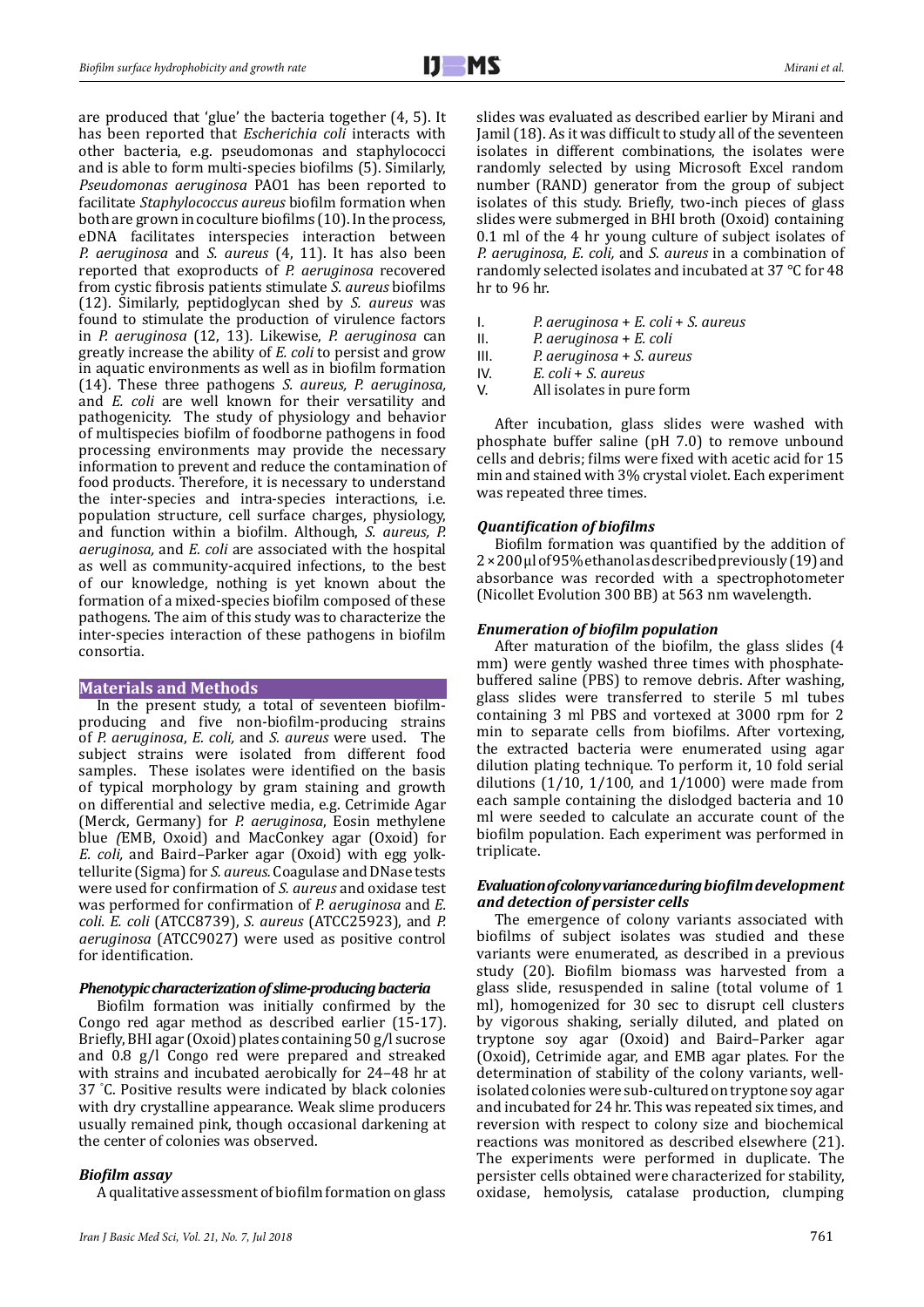factor, coagulase production, and DNase production by the method of Bayston *et al* (22). The drop plate method described by researchers (23) was followed to count CFUs.

# *Scanning electron microscopy (SEM)*

Scanning electron microscopy (SEM) was done to analyze the production of extracellular matrix material and cell morphology as described earlier (18). Biofilm slides were divided into 4 mm sections and washed with distilled water to remove debris, and negatively stained with 0.2% uranyl acetate for 30 sec. These 4 mm slide sections showed the presence of biofilm material when examined directly in a GOEL-JEM-1200 EX II Electron Microscope.

# *Bacterial hydrophobicity assay*

The hydrophobicity of strains was evaluated by the microbial adhesion to solvent test as described in a study (24). It consisted of evaluating the affinity of the cells towards apolar solvents (hexadecane). For the experiment, bacterial cells were harvested by centrifugation at 8500 g for 5 min and resuspended to ABS 578 nm in 0.01 M potassium phosphate buffer (pH 7.0). This bacterial suspension was mixed with a solvent in a ratio of 1:6  $(0.4/2.4 v/v)$  by vortexing for 3 min to make an emulsion. The mixture was then left for 30 min until the separation of the two phases. Aqueous phase absorbance was measured (ABS 2) and the percentage of adhesion was expressed as %adhesion= (1–ABS 2/ ABS 1)  $\times$  100.

# *Extracellular fatty acid (Cis-2-decenoic acid) extraction and methylation*

Fatty acids extraction was achieved by a method as described in a study (25). 50-ml samples of cell cultures of different groups were collected at different time intervals and centrifuged at 10,000 rpm for 15 min to remove cells and debris to collect the cellfree supernatant. The extracellular fatty acid in the supernatant was extracted with 50 ml of chloroform/ methanol mixture (2:1,  $v/v$ ). The cell pellets were resuspended in 10 ml distilled water and mixed with 20 mL chloroform/ methanol mixture (2:1, v/v). Cis-2-decenoic acid 100 μl/l was added as the internal standard. The chloroform layer was evaporated under a nitrogen stream and the dried fatty acid sample was used for the analysis of extracellular fatty acid. Separated fatty acids were methylated to prepare fatty acid methyl esters as described by Mirani and Jamil (26).

GC-MS analysis The GC-MS analysis for fatty acid methyl esters was performed as described previously by Mirani and Jamil (26) on an Agilent 6890 N Gas Chromatographic instrument coupled with an Agilent MS-5975 inert XL Mass Selective Detector and an Agilent auto-sampler 7683-B Injector (Agilent technologies, Little Fall, NY, USA). A capillary column HP-5MS (5% phenyl methylsiloxane) with a dimension of 60 m x 0.25 mm i.d  $\times$  0.25 µm film thickness (Agilent technologies, Palo, Alto, CA, USA) was used for the separation of fatty acid methyl esters. The initial temperature was  $150 \text{ }^{\circ}$ C, which was maintained for 2 min, raised to 240  $^{\circ}$ C at the rate of 3 ºC/min and kept at 230 ºC for 10 min**.** The split ratio was 1:50 and helium was used as a carrier

gas with the flow rate of 0.8 ml/min. The injector and detector were 240 and 270  $\degree$ C, respectively. The mass spectrometer was operated in the electron impact (EI) mode at 70 eV and scan range of 50–800 m/z. Library search identification of compounds from mass spectra was optimized and tested by matching test spectra against reference spectra in the NIST mass spectral database. Each experiment was repeated three times.

# *Calculation and standard analysis*

Peak identification of analyzed extracellular fatty acids was covered by the comparisons with retention time and mass-spectra of known standards. Standard methyl esters of Cis-2-decenoic acid (100 μl/l) were used for the confirmation of GC-MS library results. All samples were used in duplicate, analyzed three times, and reported as n=2×3.

# *Polymerase chain reaction*

The SCC*mec* elements (I–V) and *mecA* gene were identified as previously described (27, 28). Expression of *icaA, sigB,* and *sarA* genes was studied by using specific primers reported earlier (29-31). Total RNA was recovered from exponentially growing cells in tryptone soy broth (OD at 578 nm) using a dedicated kit (Qiagen Rneasy Mini, Qiagen, Hilden, Germany) and stored at −20 ° C. DNA was removed from RNA extractions using DNase according to the manufacturer's instructions and RNA concentration was quantified using a spectrophotometer (Evolution 300 BB, Thermoelectro Corporation, Madison, WI, USA). One µg of RNA was used per reverse transcriptase-PCR (One-step RT-PCR Kit, Qiagen) together with gene-specific primers. Moreover, *P. aeruginosa* and *E. coli* were reconfirmed by using specific primers targeting 16s ribosomal DNA (rDNA) and *fimA*, respectively, as described by Spilker *et al.* (32) and Naravaneni and Jamil (33) (supplement 1). *E. coli* (ATCC8739), *S. aureus* (ATCC25923) and *P. aeruginosa* (ATCC9027) were used as positive control for identification.

# *Statistical analysis*

Data analysis was accomplished by using SPSS version 17.0 for frequencies. Data presented in result tables are mean of three independent experiments.

# **Results**

## *Co-culture of biofilm positive P. aeruginosa, S. aureus and E. coli*

*P. aeruginosa, S. aureus,* and *E. coli* are among the most prevalent foodborne pathogens. This study was designed to investigate the interspecies interactions of these pathogens in multi-species biofilms. For this study, seventeen biofilm positive isolates of each of *P. aeruginosa, S. aureus,* and *E. coli* were cocultured in TSB broth in different combinations. Initially, the individual characteristics of these isolates were studied in mono-species biofilm consortia. After adaptation to biofilm mode of life, all of these isolates were found to be more hydrophobic as compared to planktonic or wild-type isolates and cell surface hydrophobicity increased with incubation time (Table 1). This is a common character of biofilm positive isolates studied. Comparative analysis showed that *P. aeruginosa*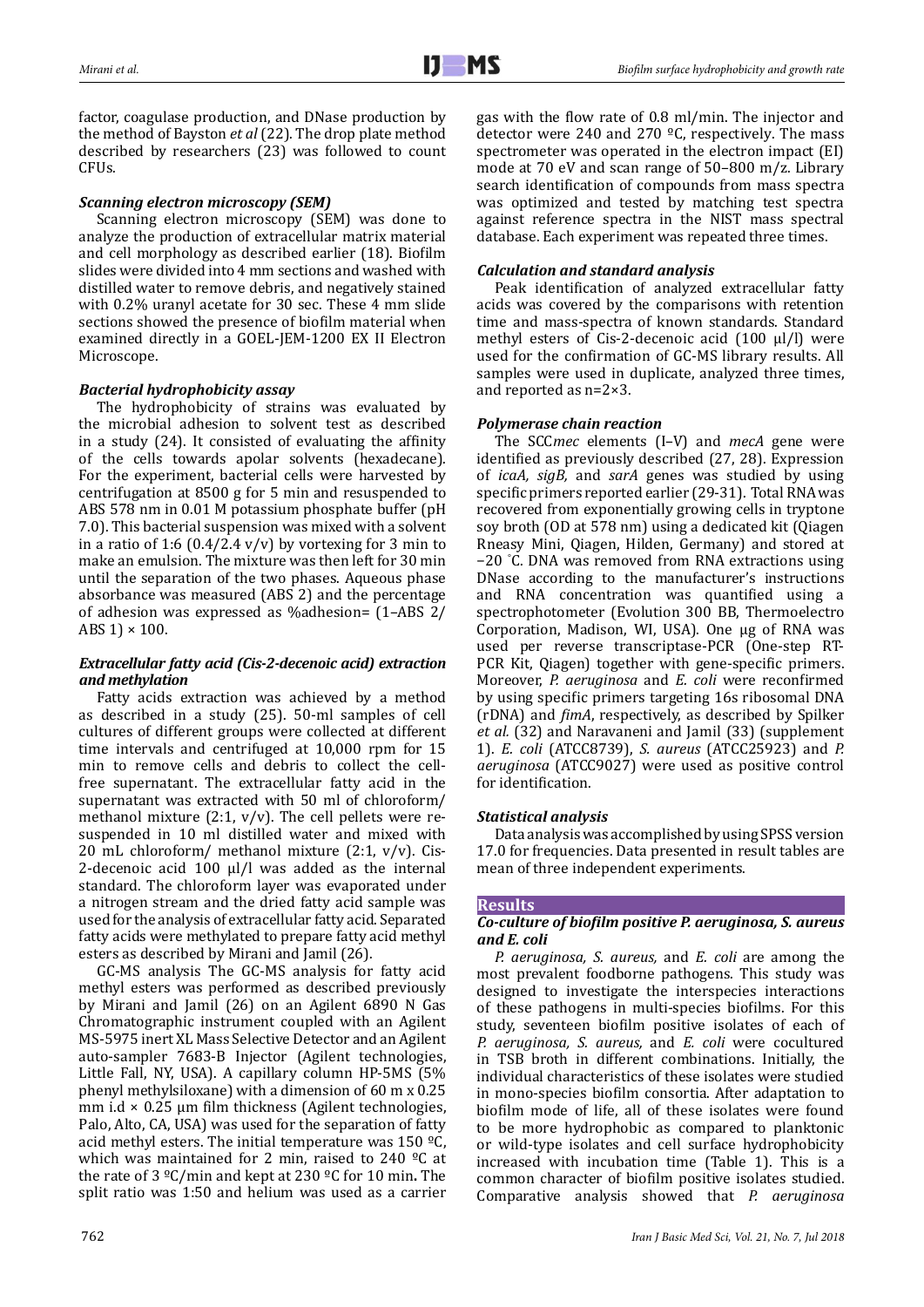| Biofilm optical density (OD <sub>578</sub> a) |       |       |            |       |                      | Cell surface hydrophobicity |                  |      |       |       | Pre-biofilm population at |                   |                   | Biofilm population at |                        |                   | SCVs or persister cell |                   |                   |                   |
|-----------------------------------------------|-------|-------|------------|-------|----------------------|-----------------------------|------------------|------|-------|-------|---------------------------|-------------------|-------------------|-----------------------|------------------------|-------------------|------------------------|-------------------|-------------------|-------------------|
|                                               | P.A   |       | S.A<br>E.C |       | Pre-Biofilm Stage at |                             | Biofilm Stage at |      | 24 hr |       |                           | 48 hr             |                   |                       | population of biofilms |                   |                        |                   |                   |                   |
|                                               |       |       |            |       |                      |                             | 24 hr            |      |       | 48 hr |                           |                   |                   |                       |                        |                   |                        |                   |                   |                   |
| 24 hr                                         | 48 hr | 24 hr | 48 hr      | 24 hr | 48 hr                | P.A                         | E.C              | S.A  | P.A   | E.C   | S.A                       | P.A               | E.C               | S.A                   | P.A                    | E.C               | S.A                    | P.A               | E.C               | S.A               |
| 0.33                                          | 0.82  | 0.13  | 0.55       | 0.39  | 0.66                 | 0.41                        | 0.46             | 0.51 | 0.96  | 0.57  | 0.95                      | 1x10 <sup>5</sup> | 1x10 <sup>5</sup> | 1x10 <sup>5</sup>     | 1x10 <sup>4</sup>      | 1x10 <sup>3</sup> | 1x10 <sup>3</sup>      | 1x10 <sup>2</sup> | <1cfu             | 1x101             |
| 0.41                                          | 0.89  | 0.15  | 0.59       | 0.08  | 0.92                 | 0.63                        | 0.45             | 0.55 | 0.99  | 0.58  | 0.99                      | 1x10 <sup>5</sup> | 1x10 <sup>6</sup> | 1x10 <sup>5</sup>     | 1x10 <sup>3</sup>      | 1x10 <sup>3</sup> | 1x10 <sup>3</sup>      | 1x10 <sup>2</sup> | <1cfu             | 1x101             |
| 0.25                                          | 0.88  | 0.15  | 0.57       | 0.23  | 0.89                 | 0.67                        | 0.46             | 0.57 | 0.93  | 0.53  | 0.95                      | 1x10 <sup>5</sup> | 1x10 <sup>6</sup> | 1x10 <sup>5</sup>     | 1x10 <sup>3</sup>      | 1x10 <sup>3</sup> | 1x10 <sup>4</sup>      | 1x10 <sup>2</sup> | <1cfu             | 1x10 <sup>3</sup> |
| 0.32                                          | 0.78  | 0.17  | 0.59       | 0.27  | 0.73                 | 0.77                        | 0.53             | 0.55 | 0.94  | 0.54  | 0.91                      | 1x10 <sup>5</sup> | 1x10 <sup>6</sup> | 1x10 <sup>5</sup>     | 1x10 <sup>3</sup>      | 1x10 <sup>4</sup> | 1x10 <sup>4</sup>      | 1x101             | <1cfu             | 1x10 <sup>3</sup> |
| 0.24                                          | 0.99  | 0.34  | 1.13       | 0.17  | 0.86                 | 0.72                        | 0.62             | 0.59 | 0.92  | 0.90  | 0.91                      | 1x10 <sup>5</sup> | 1x10 <sup>6</sup> | 1x10 <sup>5</sup>     | 1x10 <sup>3</sup>      | 1x10 <sup>4</sup> | 1x10 <sup>4</sup>      | 1x10 <sup>2</sup> | 1x101             | 1x10 <sup>3</sup> |
| 0.42                                          | 1.11  | 0.33  | 0.98       | 0.21  | 0.60                 | 0.73                        | 0.61             | 0.63 | 0.91  | 0.85  | 0.99                      | 1x10 <sup>5</sup> | 1x10 <sup>6</sup> | 1x10 <sup>5</sup>     | 1x10 <sup>3</sup>      | 1x10 <sup>3</sup> | 1x10 <sup>4</sup>      | 1x10 <sup>2</sup> | 1x101             | 1x10 <sup>3</sup> |
| 0.36                                          | 0.91  | 0.37  | 0.97       | 0.22  | 0.79                 | 0.67                        | 0.56             | 0.61 | 0.89  | 0.83  | 0.91                      | 1x10 <sup>5</sup> | 1x105             | 1x10 <sup>5</sup>     | 1x10 <sup>3</sup>      | 1x10 <sup>3</sup> | 1x10 <sup>4</sup>      | 1x10 <sup>2</sup> | <1cfu             | 1x10 <sup>2</sup> |
| 0.33                                          | 0.52  | 0.46  | 0.51       | 0.35  | 0.49                 | 0.59                        | 0.52             | 0.57 | 0.68  | 0.62  | 0.92                      | 1x10 <sup>5</sup> | 1x10 <sup>5</sup> | 1x10 <sup>5</sup>     | 1x10 <sup>3</sup>      | 1x10 <sup>4</sup> | 1x10 <sup>4</sup>      | <1cfu             | <1cfu             | 1x10 <sup>2</sup> |
| 0.39                                          | 0.88  | 0.37  | 0.73       | 0.33  | 0.45                 | 0.62                        | 0.51             | 0.68 | 0.90  | 0.77  | 0.91                      | 1x10 <sup>5</sup> | 1x10 <sup>6</sup> | 1x10 <sup>5</sup>     | 1x10 <sup>3</sup>      | 1x10 <sup>4</sup> | 1x10 <sup>4</sup>      | 1x10 <sup>2</sup> | 1x10 <sup>2</sup> | 1x10 <sup>2</sup> |
| 0.26                                          | 0.88  | 0.45  | 0.98       | 0.55  | 0.87                 | 0.74                        | 0.47             | 0.61 | 0.92  | 0.86  | 0.91                      | 1x10 <sup>5</sup> | 1x10 <sup>5</sup> | 1x10 <sup>5</sup>     | 1x10 <sup>3</sup>      | 1x10 <sup>4</sup> | 1x10 <sup>3</sup>      | 1x10 <sup>2</sup> | 1x10 <sup>2</sup> | 1x10 <sup>2</sup> |
| 0.34                                          | 0.56  | 0.44  | 0.63       | 0.54  | 0.81                 | 0.77                        | 0.43             | 0.45 | 0.85  | 0.64  | 0.59                      | 1x10 <sup>5</sup> | 1x10 <sup>6</sup> | 1x10 <sup>5</sup>     | 1x10 <sup>3</sup>      | 1x10 <sup>4</sup> | 1x10 <sup>3</sup>      | $1x10^2$          | <1cfu             | $1x10^1$          |
| 0.27                                          | 0.79  | 0.49  | 1.07       | 0.55  | 0.86                 | 0.72                        | 0.62             | 0.35 | 0.87  | 0.81  | 0.55                      | 1x10 <sup>5</sup> | 1x10 <sup>5</sup> | 1x10 <sup>5</sup>     | 1x10 <sup>3</sup>      | 1x10 <sup>3</sup> | 1x10 <sup>3</sup>      | <1cfu             | <1cfu             | 1x101             |
| 0.33                                          | 0.97  | 0.41  | 0.52       | 0.25  | 0.81                 | 0.64                        | 0.63             | 0.45 | 0.84  | 0.72  | 0.56                      | 1x10 <sup>5</sup> | 1x10 <sup>6</sup> | 1x10 <sup>5</sup>     | 1x10 <sup>3</sup>      | 1x10 <sup>4</sup> | 1x10 <sup>4</sup>      | 1x10 <sup>2</sup> | <1cfu             | 1x101             |
| 0.43                                          | 0.98  | 0.41  | 0.53       | 0.09  | 0.85                 | 0.68                        | 0.64             | 0.59 | 0.83  | 0.73  | 0.87                      | 1x10 <sup>5</sup> | 1x10 <sup>6</sup> | 1x10 <sup>5</sup>     | 1x10 <sup>3</sup>      | 1x10 <sup>4</sup> | 1x10 <sup>3</sup>      | 1x10 <sup>2</sup> | 1x101             | 1x10 <sup>2</sup> |
| 0.41                                          | 0.95  | 0.47  | 0.55       | 0.08  | 0.97                 | 0.66                        | 0.66             | 0.51 | 0.94  | 0.71  | 0.97                      | 1x10 <sup>5</sup> | 1x10 <sup>6</sup> | 1x10 <sup>5</sup>     | 1x10 <sup>3</sup>      | 1x10 <sup>4</sup> | 1x10 <sup>3</sup>      | $<1$ cfu          | $1x10^2$          | 1x10 <sup>3</sup> |
| 0.32                                          | 0.62  | 0.45  | 1.04       | 0.23  | 0.52                 | 0.49                        | 0.64             | 0.44 | 0.76  | 0.91  | 0.99                      | 1x10 <sup>5</sup> | 1x10 <sup>5</sup> | 1x10 <sup>5</sup>     | 1x10 <sup>3</sup>      | 1x10 <sup>3</sup> | 1x10 <sup>4</sup>      | <1cfu             | 1x10 <sup>2</sup> | 1x10 <sup>3</sup> |
| 0.33                                          | 0.61  | 0.49  | 1.04       | 0.27  | 0.79                 | 0.43                        | 0.65             | 0.47 | 0.73  | 0.88  | 0.82                      | 1x10 <sup>5</sup> | 1x10 <sup>5</sup> | 1x10 <sup>5</sup>     | 1x10 <sup>3</sup>      | 1x10 <sup>3</sup> | 1x10 <sup>3</sup>      | 1x10 <sup>2</sup> | <1cfu             | 1x10 <sup>2</sup> |

**Table 1.** Characterization of Mono-Specie Biofilms of *Pseudomonas aeruginosa* (P.A), *Escherichia coli* (E.C) and *Staphylococcus aureus* (S.A). Cell surface hydrophobicity, Planktonic population and SCVs or persister cells population at pre and post biofilm stage

possessed more hydrophobic surfaces among three subject isolates studied. Similarly, *S. aureus* showed more hydrophobic surface properties as compared to *E. coli* (Table 1). The other common character was the correlation of cell surface hydrophobicity and small colony variants or persister (metabolically inactive) or viable but not culturable population. This population increases with age of biofilm consortia. The old biofilm consortia (i.e. 48 to 96 hr) were found to be dominated by metabolically inactive and more hydrophobic cells (Table 1). These phenotypes were not recovered at pre-biofilm or at planktonic stage (Table 1 to 5). This phenotypic heterogeneity was a common character of *S. aureus* (100%) and *P. aeruginosa* (76.4%) biofilm consortia. However, in *E. coli* 41.1% of biofilm consortia have shown this phenotypic heterogeneity. Viable plate count showed that CFU count dropped one logarithmic step after adopting biofilm mode of life in the entire subject isolates (Table 1). Population analysis assay showed that at pre-biofilm stage *E. coli* population dominated the multi-species biofilm consortia and consistently over-grew *P. aeruginosa and S. aureus*  (Table 2). Results indicated that subject isolates of *S. aureus* and *E. coli* produced different amounts of biofilm but had similar timing of biofilm peaks and declines. Although, *P. aeruginosa* takes more time, comparatively, to enter from planktonic to biofilm mode of lifestyle, after adopting biofilm lifestyle *P. aeruginosa* showed dominance over *S. aureus* and *E. coli* (Table 2). Biofilm mass study by the crystal violet method indicates that average *P. aeruginosa* biomass was greater than that of *S. aureus* and *E. coli. P. aeruginosa* formed highly organized biofilms with inter-connected cells and continuous surface coverage (Figures 1a, b & c). Similar properties were observed in *S. aureus* monoculture biofilms (Figures 1f & g). Interestingly, after adaptation of biofilm mode of life, a morphological change in *P. aeruginosa* has been noticed (Figures 1b &c). The cells covered with extracellular matrix material showed a bricks like appearance. Conversely, *E. coli* showed scant biofilms with very small, discontinuous micro-colonies in monoculture and in co-culture conditions (Figures 1d & e).

#### *Co-culture of S. aureus and P. aeruginosa*

Out of five, three co-cultured combinations showed biofilm formation. Surprisingly, *P. aeruginosa* dominated



**Figure 1.** (A) *Pseudomonas aeruginosa* biofilm negative control, (B) *P. aeruginosa* biofilms, cells surrounded with the extracellular matrix material and showing brick-like appearance. (C) Highly adherent small colony variants of *P. aeruginosa*. (D) Biofilm negative *Escherichia coli.* (E) Biofilm consortia of *E. coli.* (F) Biofilm consortia of *Staphylococcus aureus*, cells surrounded with matrix material, showing multilayered structure. (F) Highly adherent small colony variants of *S. aureus*

*S. aureus* at the pre-biofilm stage as well as in biofilm consortia (Table 4). Population analysis profile of biofilm consortia showed only *P. aeruginosa.* Moreover*,*  when biofilm negative isolates were co-cultured, out of five only one showed biofilm formations and this was also dominated by *P. aeruginosa* (Table 4)*.* Co-culture of biofilm positive *P. aeruginosa* with biofilm negative *S. aureus* did not show any impact on *P. aeruginosa*  biofilms. However, biofilm negative *P. aeruginosa*  with biofilm positive *S. aureus* resulted in inhibition of *S. aureus* biofilm formation. Surprisingly, biofilm negative *P. aeruginosa* adopted biofilm mode of life after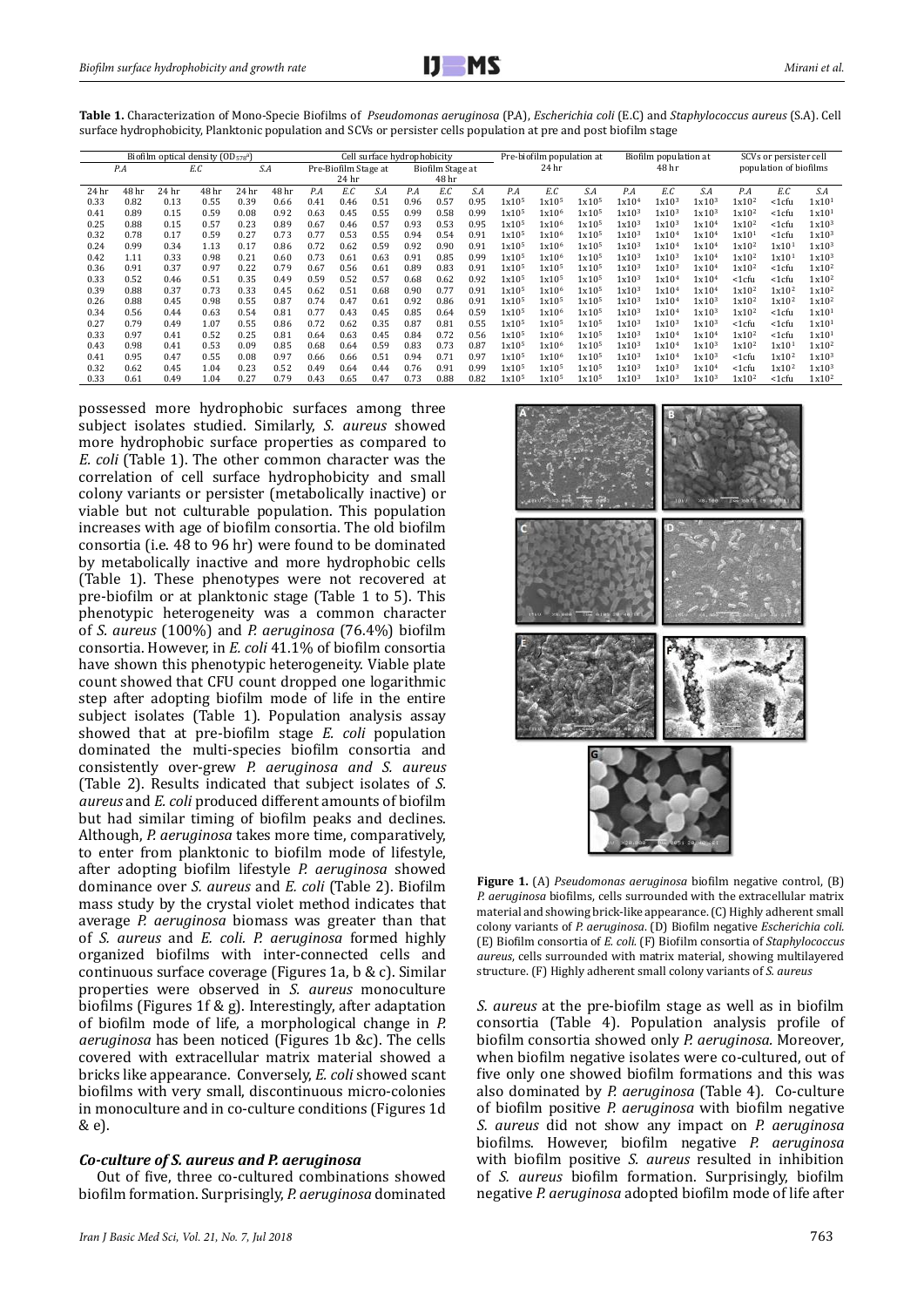| Combinations                | S#<br>Biofilm<br>Cell surface<br>$OD_{578}$ a<br>hydrophobicity |            |                  |       |       |                   | incubation        | Pre-biofilm population after 18 hr |                   | Biofilm population after 48 hr of<br>incubation |                   | SCVs or persister cell population of<br>biofilms |              |                   |  |
|-----------------------------|-----------------------------------------------------------------|------------|------------------|-------|-------|-------------------|-------------------|------------------------------------|-------------------|-------------------------------------------------|-------------------|--------------------------------------------------|--------------|-------------------|--|
| Biofilm positive            |                                                                 |            | 18 <sub>hr</sub> | 24 hr | 48 hr | E. coli           | S. aureus         | P. aeruginosa                      | E. coli           | S. aureus                                       | P. aeruginosa     | E. coli                                          | S. aureus    | P. aeruginosa     |  |
| isolates in<br>multi-specie |                                                                 | 0.93       | 0.45             | 0.68  | 0.77  | 1x10 <sup>5</sup> | 1x10 <sup>4</sup> | 1x10 <sup>2</sup>                  | $1x10^2$          | $<$ 10CFU                                       | 1x10 <sup>3</sup> | 1x10 <sup>1</sup>                                | $<$ 10CFU    | 1x10 <sup>2</sup> |  |
| biofilms                    | 2                                                               | 0.92       | 0.33             | 0.66  | 0.71  | 1x10 <sup>5</sup> | 1x10 <sup>4</sup> | 1x10 <sup>2</sup>                  | 1x10 <sup>2</sup> | $<$ 10CFU                                       | 1x10 <sup>3</sup> | 1x10 <sup>1</sup>                                | $<$ 10 $CFU$ | 1x10 <sup>2</sup> |  |
|                             | 3                                                               | 0.89       | 0.41             | 0.73  | 0.82  | 1x10 <sup>5</sup> | 1x10 <sup>4</sup> | 1x10 <sup>3</sup>                  | 1x10 <sup>2</sup> | 1x10 <sup>3</sup>                               | 1x10 <sup>3</sup> | 1x101                                            | $<$ 10 $CFU$ | 1x10 <sup>2</sup> |  |
|                             | 4                                                               | 0.97       | 0.44             | 0.77  | 0.87  | 1x10 <sup>5</sup> | 1x10 <sup>4</sup> | 1x10 <sup>3</sup>                  | $<$ 10CFU         | 1x10 <sup>3</sup>                               | 1x10 <sup>3</sup> | $<$ 10CFU                                        | 1x101        | 1x10 <sup>2</sup> |  |
|                             | 5                                                               | 0.99       | 0.22             | 0.71  | 0.89  | 1x10 <sup>4</sup> | 1x10 <sup>4</sup> | 1x10 <sup>3</sup>                  | 1x10 <sup>2</sup> | $<$ 10 $CFU$                                    | 1x10 <sup>3</sup> | 1x101                                            | $<$ 10 $CFU$ | 1x10 <sup>2</sup> |  |
|                             | 6                                                               | 1.01       | 0.24             | 0.73  | 0.94  | 1x10 <sup>5</sup> | 1x10 <sup>4</sup> | 1x10 <sup>3</sup>                  | 1x10 <sup>2</sup> | $<$ 10 $CFU$                                    | 1x10 <sup>3</sup> | $<$ 10 $CFU$                                     | $<$ 10 $CFU$ | 1x10 <sup>2</sup> |  |
|                             |                                                                 | 1.03       | 0.26             | 0.71  | 0.91  | 1x10 <sup>5</sup> | 1x10 <sup>5</sup> | 1x10 <sup>3</sup>                  | $<$ 1 $CFU$       | 1x10 <sup>3</sup>                               | 1x10 <sup>3</sup> | $<$ 10CFU                                        | $<$ 10CFU    | 1x10 <sup>2</sup> |  |
|                             | 8                                                               | 0.92       | 0.34             | 0.67  | 0.77  | 1x10 <sup>4</sup> | 1x10 <sup>5</sup> | 1x10 <sup>3</sup>                  | 1x10 <sup>3</sup> | $<$ 10 $CFU$                                    | 1x10 <sup>3</sup> | $<$ 10 $CFU$                                     | $<$ 10 $CFU$ | 1x10 <sup>2</sup> |  |
|                             | 9                                                               | 1.04       | 0.27             | 0.69  | 0.93  | 1x10 <sup>5</sup> | 1x10 <sup>4</sup> | 1x10 <sup>3</sup>                  | 1x10 <sup>3</sup> | $<$ 10 $CFU$                                    | 1x10 <sup>3</sup> | $<$ 10 $CFU$                                     | $<$ 10 $CFU$ | 1x10 <sup>2</sup> |  |
| Biofilm                     |                                                                 | <b>BND</b> | 0.22             | 0.68  | 0.51  | 1x10 <sup>5</sup> | 1x10 <sup>4</sup> | 1x10 <sup>4</sup>                  | <b>BND</b>        | <b>BND</b>                                      | <b>BND</b>        | <b>BND</b>                                       | <b>BND</b>   | <b>BND</b>        |  |
| Negative                    | $\overline{c}$                                                  | <b>BND</b> | 0.19             | 0.66  | 0.52  | 1x10 <sup>5</sup> | 1x10 <sup>5</sup> | 1x10 <sup>4</sup>                  | <b>BND</b>        | <b>BND</b>                                      | <b>BND</b>        | <b>BND</b>                                       | <b>BND</b>   | <b>BND</b>        |  |
| Isolates in                 | 3                                                               | 0.86       | 0.33             | 0.69  | 0.72  | 1x10 <sup>5</sup> | 1x10 <sup>4</sup> | 1x10 <sup>3</sup>                  | 1x10 <sup>2</sup> | $<$ 10 $CFU$                                    | 1x10 <sup>3</sup> | $<$ 10 $CFU$                                     | $<$ 10 $CFU$ | 1x10 <sup>2</sup> |  |
| multi-specie                | 4                                                               | 0.88       | 0.37             | 0.41  | 0.74  | 1x10 <sup>5</sup> | 1x10 <sup>4</sup> | 1x10 <sup>3</sup>                  | 1x10 <sup>2</sup> | $<$ 10 $CFU$                                    | 1x10 <sup>3</sup> | 1x101                                            | $<$ 10CFU    | 1x101             |  |
| biofilms                    | 5                                                               | <b>BND</b> | 0.31             | 0.44  | 0.46  | 1x10 <sup>5</sup> | 1x10 <sup>4</sup> | 1x10 <sup>4</sup>                  | <b>BND</b>        | <b>BND</b>                                      | <b>BND</b>        | <b>BND</b>                                       | <b>BND</b>   | <b>BND</b>        |  |
|                             | 6                                                               | <b>BND</b> | 0.28             | 0.43  | 0.51  | 1x10 <sup>5</sup> | 1x10 <sup>4</sup> | 1x10 <sup>4</sup>                  | <b>BND</b>        | <b>BND</b>                                      | BND               | <b>BND</b>                                       | BND          | <b>BND</b>        |  |
|                             |                                                                 | <b>BND</b> | 0.27             | 0.42  | 0.55  | 1x10 <sup>5</sup> | 1x10 <sup>4</sup> | 1x10 <sup>4</sup>                  | <b>BND</b>        | <b>BND</b>                                      | BND               | <b>BND</b>                                       | <b>BND</b>   | BND               |  |
|                             | 8                                                               | <b>BND</b> | 0.22             | 0.34  | 0.52  | 1x10 <sup>5</sup> | 1x10 <sup>4</sup> | 1x10 <sup>4</sup>                  | <b>BND</b>        | <b>BND</b>                                      | BND               | <b>BND</b>                                       | <b>BND</b>   | BND               |  |
|                             | 9                                                               | <b>BND</b> | 0.18             | 0.33  | 0.47  | 1x10 <sup>5</sup> | 1x10 <sup>4</sup> | 1x10 <sup>3</sup>                  | <b>BND</b>        | <b>BND</b>                                      | <b>BND</b>        | <b>BND</b>                                       | <b>BND</b>   | <b>BND</b>        |  |

**Table 2.** Characteristics of Multi-specie Biofilms of *Escherichia coli, Staphylococcus aureus* and*Pseudomonas aeruginosa*, Cell surface hydrophobicity, Planktonic population and SCVs or persister cells population at pre and post biofilm stage

BND: Biofilms not detected

inhibition of *S. aureus* biofilm formation. On Congo-red agar, parallel inoculation of *P. aeruginosa* and biofilm positive *S. aureus* showed biofilm positive *S. aureus* growth without blackening. This suggests inhibition of polysaccharide production of *S. aureus*, which is a prerequisite for *S. aureus* adhesion and biofilm formation (Table 2 & 4).

## *Co-culture of S. aureus with E. coli*

Co-culture of *S. aureus* with *E. coli* showed that the *E. coli* dominated pre-biofilm stage (Table 2 & 3). However, in biofilm consortia, *S. aureus* overcame *E. coli*  and occupied more space. Like *P. aeruginosa, S. aureus*  also showed organized and inter-connected cells. The aged biofilm consortia was also dominated by SCVs of *S. aureus* (Tables 2 & 3).

## *Co-culture of P. aeruginosa with E. coli*

In this combination, it was again noticed that *E. coli* dominated pre-biofilm stage (Table 5). However, after

adoption of biofilm mode of life *P. aeruginosa* took over *E. coli* and slowly dominated the whole consortium. Although *P. aeruginosa* adopted biofilm mode of life later than *E. coli*, slowly it took over and occupied more space (Table 5).

## *Biofilm inhibition assay and cis-2-decenoic acid production*

Supernatants of all of the subject isolates of *P. aeruginosa* had a pronounced effect on the *S. aureus*  and *E. coli* at the pre-biofilm stage. All biofilm producing isolates of *S. aureus* and *E. coli* were unable to adopt biofilm mode of life in the presence of cell-free supernatants of *P. aeruginosa* (Figures 2a, c, d, e & f)*.* A similar inhibitory effect was noticed when heat-killed dead cells of *P. aeruginosa* were applied. Moreover, this cell-free extract was comparatively ineffective against established biofilms of *S. aureus*. Interestingly in established biofilms, the small colony variants of *S. aureus* were not affected by the presence of heat-killed

**Table 3.** Characteristics of duel specie biofilms of *Escherichia coli* and *Staphylococcus aureus* Cell surface hydrophobicity, Planktonic population and SCVs or persister cells population at pre and post biofilm stage

| Combination      | S#             | Biofilm<br>OD <sub>578</sub> <sup>a</sup> | Cell surface hydrophobicity |          |          | Pre-biofilm<br>population after<br>24 hr of incubation | Biofilm population<br>after 48 hr of<br>incubation |                   | SCVs or persister cell<br>population of<br>biofilms |                   |                   |
|------------------|----------------|-------------------------------------------|-----------------------------|----------|----------|--------------------------------------------------------|----------------------------------------------------|-------------------|-----------------------------------------------------|-------------------|-------------------|
|                  |                |                                           | At 18 hr                    | At 24 hr | At 48 hr | E. coli                                                | S. aureus                                          | E. coli           | S. aureus                                           | E. coli           | S. aureus         |
| Biofilm positive | 1              | 0.89                                      | 0.33                        | 0.61     | 0.77     | 1x10 <sup>5</sup>                                      | 1x10 <sup>4</sup>                                  | 1x10 <sup>2</sup> | 1x10 <sup>3</sup>                                   | 1x101             | 1x10 <sup>2</sup> |
| Isolates         | 2              | 0.83                                      | 0.41                        | 0.63     | 0.74     | 1x10 <sup>5</sup>                                      | 1x10 <sup>4</sup>                                  | 1x10 <sup>1</sup> | 1x10 <sup>3</sup>                                   | 1x10 <sup>1</sup> | $1x10^2$          |
|                  | 3              | 0.92                                      | 0.44                        | 0.56     | 0.82     | 1x10 <sup>5</sup>                                      | 1x10 <sup>4</sup>                                  | 1x10 <sup>2</sup> | $1x10^2$                                            | $<$ 10 $CFU$      | $1x10^2$          |
|                  | 4              | 0.99                                      | 0.42                        | 0.55     | 0.93     | 1x10 <sup>5</sup>                                      | 1x10 <sup>5</sup>                                  | $1x10^2$          | $1x10^2$                                            | $<$ 10 $CFU$      | 1x10 <sup>3</sup> |
|                  | 5              | 0.93                                      | 0.26                        | 0.62     | 0.87     | 1x10 <sup>4</sup>                                      | 1x10 <sup>4</sup>                                  | 1x10 <sup>2</sup> | 1x10 <sup>2</sup>                                   | $<$ 10 $CFU$      | 1x10 <sup>2</sup> |
| Biofilm negative | $\mathbf{1}$   | <b>BND</b>                                | 0.22                        | 0.33     | 0.51     | 1x10 <sup>5</sup>                                      | 1x10 <sup>5</sup>                                  | <b>BND</b>        | <b>BND</b>                                          | <b>BND</b>        | <b>BND</b>        |
| isolates         | 2              | <b>BND</b>                                | 0.18                        | 0.21     | 0.44     | 1x10 <sup>5</sup>                                      | 1x10 <sup>4</sup>                                  | <b>BND</b>        | <b>BND</b>                                          | <b>BND</b>        | <b>BND</b>        |
|                  | 3              | <b>BND</b>                                | 0.17                        | 0.22     | 0.28     | 1x10 <sup>5</sup>                                      | 1x10 <sup>4</sup>                                  | <b>BND</b>        | <b>BND</b>                                          | <b>BND</b>        | <b>BND</b>        |
|                  | 4              | <b>BND</b>                                | 0.21                        | 0.23     | 0.27     | 1x10 <sup>5</sup>                                      | 1x10 <sup>4</sup>                                  | <b>BND</b>        | <b>BND</b>                                          | <b>BND</b>        | <b>BND</b>        |
|                  | 5              | <b>BND</b>                                | 0.23                        | 0.34     | 0.47     | 1x10 <sup>5</sup>                                      | 1x10 <sup>5</sup>                                  | <b>BND</b>        | <b>BND</b>                                          | <b>BND</b>        | <b>BND</b>        |
| Biofilm positive |                | 0.66                                      | 0.22                        | 0.49     | 0.73     | 1x10 <sup>5</sup>                                      | 1x10 <sup>4</sup>                                  | $<$ 10 $CFU$      | 1x10 <sup>3</sup>                                   | $<$ 10 $CFU$      | 1x10 <sup>2</sup> |
| S. aureus with   | $\overline{c}$ | 0.72                                      | 0.21                        | 0.44     | 0.72     | 1x10 <sup>5</sup>                                      | 1x10 <sup>4</sup>                                  | $<$ 10 $CFU$      | 1x10 <sup>3</sup>                                   | $<$ 10 $CFU$      | 1x101             |
| biofilm negative | 3              | 0.81                                      | 0.19                        | 0.47     | 0.71     | 1x10 <sup>5</sup>                                      | 1x10 <sup>4</sup>                                  | 1x101             | 1x10 <sup>3</sup>                                   | $<$ 10 $CFU$      | 1x101             |
| E. coli          | 4              | 0.79                                      | 0.32                        | 0.66     | 0.69     | 1x10 <sup>5</sup>                                      | 1x10 <sup>4</sup>                                  | 1x101             | 1x10 <sup>3</sup>                                   | $<$ 10 $CFU$      | 1x101             |
|                  | 5              | 0.77                                      | 0.33                        | 0.61     | 0.69     | 1x10 <sup>5</sup>                                      | 1x10 <sup>4</sup>                                  | $<$ 1 $CFU$       | 1x10 <sup>3</sup>                                   | $<$ 10 $CFU$      | 1x101             |
| Biofilm negative |                | 0.66                                      | 0.45                        | 0.59     | 0.77     | 1x10 <sup>5</sup>                                      | 1x10 <sup>4</sup>                                  | $1x10^2$          | 1x10 <sup>3</sup>                                   | 1x101             | $<$ 10 $CFU$      |
| S. aureus with   | 2              | 0.71                                      | 0.43                        | 0.61     | 0.78     | 1x10 <sup>5</sup>                                      | 1x10 <sup>4</sup>                                  | 1x10 <sup>2</sup> | $<$ 10 $CFU$                                        | $<$ 10 $CFU$      | $<$ 10 $CFU$      |
| biofilm positive | 3              | 0.73                                      | 0.42                        | 0.63     | 0.76     | 1x10 <sup>4</sup>                                      | 1x10 <sup>4</sup>                                  | 1x10 <sup>3</sup> | $<$ 10 $CFU$                                        | $<$ 10 $CFU$      | $<$ 10 $CFU$      |
| E. coli          | 4              | 0.77                                      | 0.41                        | 0.62     | 0.69     | 1x10 <sup>5</sup>                                      | 1x10 <sup>4</sup>                                  | 1x10 <sup>3</sup> | 1x101                                               | $<$ 10 $CFU$      | $<$ 10 $CFU$      |
|                  | 5              | 0.69                                      | 0.39                        | 0.64     | 0.71     | 1x10 <sup>5</sup>                                      | 1x10 <sup>4</sup>                                  | 1x10 <sup>2</sup> | 1x101                                               | $<$ 10 $CFU$      | $<$ 10 $CFU$      |

BND: Biofilms not detected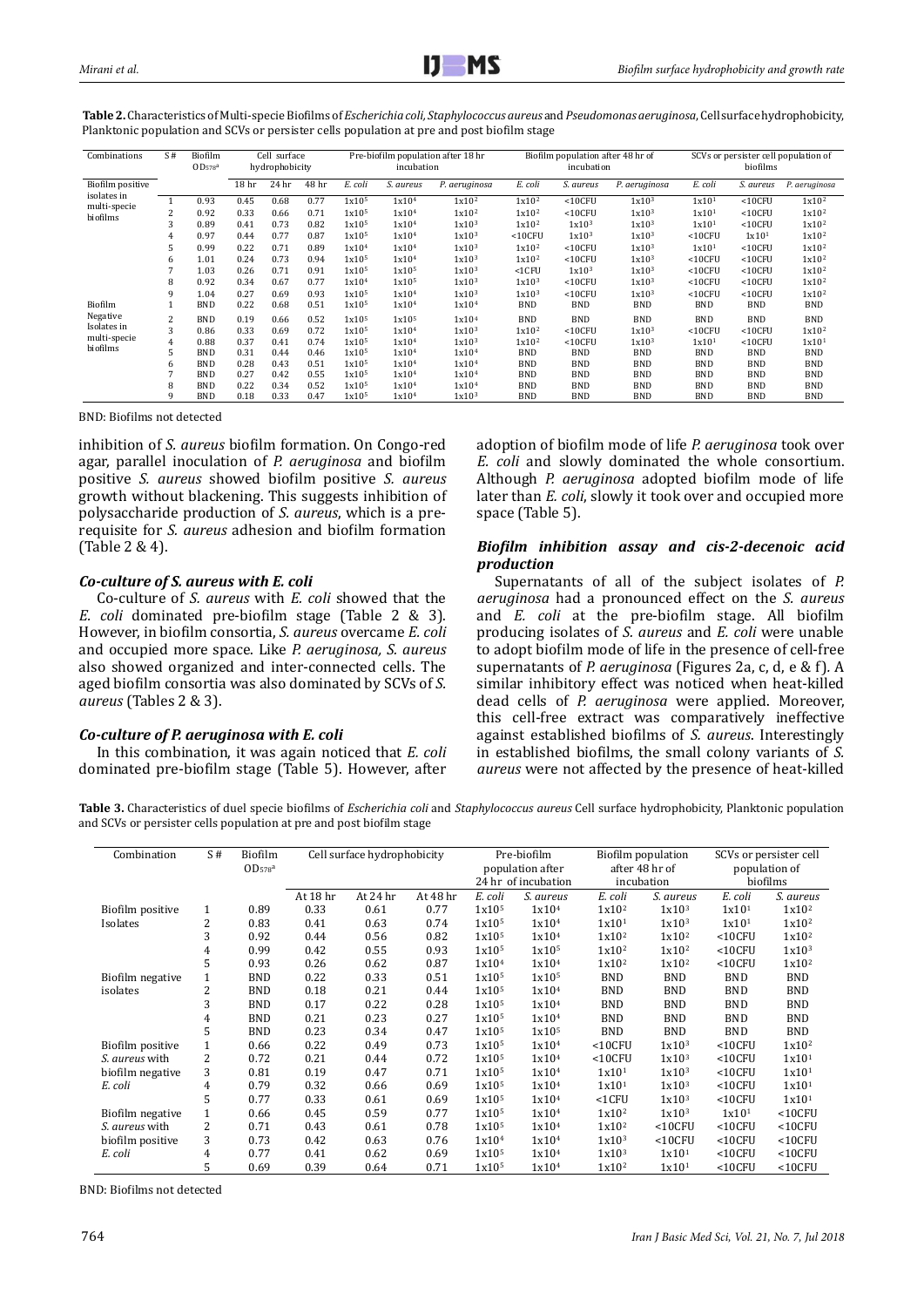

**Figure 2.** Biofilm inhibition Assay. (A & F) On Congo-red gar plate, parallel growth of (PA) *Pseudomonas aeruginosa* and (SA) *Staphylococcus aureus*, showed that *S. aureus* is unable to produce biofilm in the presence of *P. aeruginosa*. However, the control streaked away from *P. aeruginosa* showed blackening, which suggests biofilm formation. (B) Biofilm positive *S. aureus* on Congo-red agar (C) Application of (DC) dead cells and (LC) live cells of *P. aeruginosa* showed inhibition of biofilm formation of *S. aureus* on Congo-red agar. (D) Application of heat-killed cells of *P. aeruginosa* showed inhibition of biofilm formation of *S. aureus* on Congo-red agar. (E) In Congo-red broth *S. aureus* (S) was unable to adapt biofilm mode of growth in the presence of *P. aeruginosa* (P). P=*P. aeruginosa*, S=*S. aureus*. P+S=*P. aeruginosa + S. aureus*

cells or cell-free extract of *P. aeruginosa* and persisted for a long time and remained adherent. Contrary to this, cell-free extract of *P. aeruginosa* dispersed established biofilms of *E. coli* by killing or lysis of target cells. The results of Gas chromatography and mass spectrometry (GC-MS) revealed that cell-free extract of *P. aeruginosa* contains a sustainable amount of cis-2-decenoic acid (Figure 3). Comparative analysis showed that biofilm non-producer isolates produce more cis-2-decenoic acid and the highest production was achieved at late log phase or stationary phase (Figures 3b, d & e). The highest production of cis-2-decenoic was noticed when *P. aeruginosa* and *S. aureus* were grown in combination (Figure 3a). Similarly, *E. coli* and *P. aeruginosa* showed a higher quantity of cis-2-decenoic as compared to the *E. coli* and *S. aureus* combination (Figure 3a). Moreover, highest quantity of extracellular cis-2-decenoic fatty acid was recovered from *P. aeruginosa* and lowest quantity was recovered from *S. aureus* (Figure 3a)*.* Moreover, cis-2-decenoic non-producer *P. aeruginosa* has no impact on *E. coli* and *S. aureus* growth either in planktonic or biofilm stage.

#### *S. aureus icaA, Sar, and SigB gene expression in Coculture conditions*

In co-culture with *P. aeruginosa*, a significant reduction was noticed in the *icaA* gene, which is considered to be responsible for biofilm formation in *S. aureus.* The *icaA* 



**Figure 3.** Production and impact of cis-2-Decenoic acid on biofilm. PA= *Pseudomonas aeruginosa*, SA=*Staphylococcus aureus*, EC=*Escherichia coli*

gene was drastically influenced by the presence of *P. aeruginosa* and >10 fold reduction was noticed in the expression of this gene by RT-PCR. The presence of *E. coli* also influences the *icaA* gene expression in *S. aureus.* However, *S. aureus* isolates survived in the presence of *P. aeruginosa* and exhibited the highest activity of *sigB* and *sarA.* Similarly, the presence of *E. coli* also augments *sigB* and *sarA* gene expression in *S. aureus* (Figures 4a to 4c)*.*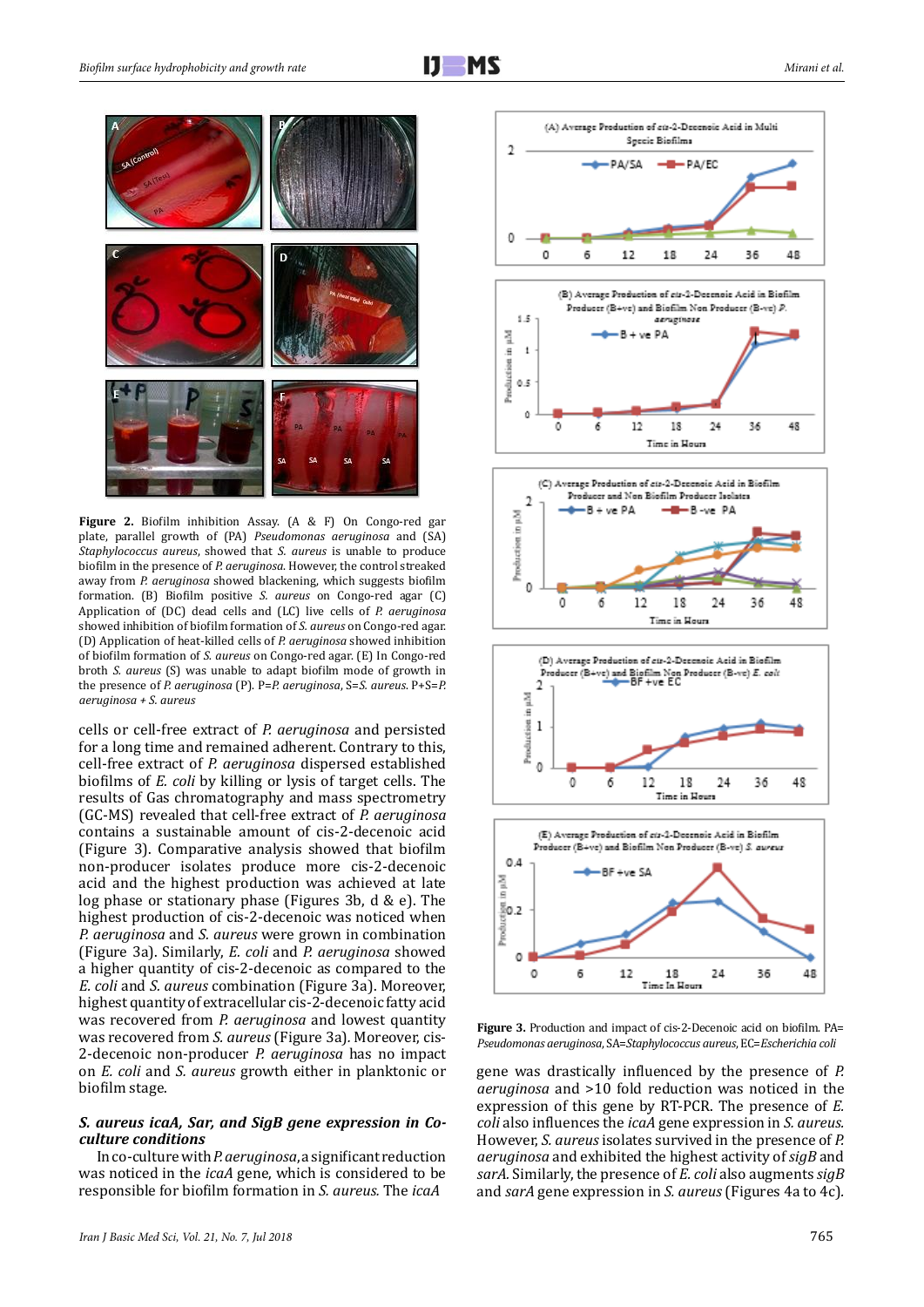| Mirani et al. |
|---------------|
|---------------|

| Combination         | S#             | Biofilm<br>OD <sub>578</sub> <sup>a</sup> | Cell surface hydrophobicity |          |          | Pre-biofilm population<br>after 24 hr of incubation |                   | Biofilm population after<br>48 hr of incubation |                   | SCVs or persister cell<br>population of biofilms |              |
|---------------------|----------------|-------------------------------------------|-----------------------------|----------|----------|-----------------------------------------------------|-------------------|-------------------------------------------------|-------------------|--------------------------------------------------|--------------|
|                     |                |                                           | At 18 hr                    | At 24 hr | At 48 hr | P. aeruginosa                                       | S. aureus         | P. aeruginosa                                   | S. aureus         | P. aeruginosa                                    | S. aureus    |
| Biofilm positive    | $\mathbf{1}$   | 0.97                                      | 0.23                        | 0.49     | 0.88     | 1x10 <sup>4</sup>                                   | 1x10 <sup>5</sup> | 1x10 <sup>3</sup>                               | 1x101             | $1x10^2$                                         | $<$ 10 $CFU$ |
| isolates            | 2              | 0.99                                      | 0.21                        | 0.63     | 0.87     | 1x10 <sup>4</sup>                                   | 1x10 <sup>5</sup> | 1x10 <sup>3</sup>                               | $<$ 10 $CFU$      | 1x10 <sup>2</sup>                                | $<$ 10 $CFU$ |
|                     | 3              | 0.93                                      | 0.21                        | 0.47     | 0.81     | 1x10 <sup>4</sup>                                   | 1x10 <sup>5</sup> | 1x10 <sup>3</sup>                               | $<$ 10CFU         | 1x10 <sup>2</sup>                                | $<$ 10 $CFU$ |
|                     | 4              | 0.98                                      | 0.28                        | 0.57     | 0.88     | 1x10 <sup>4</sup>                                   | 1x10 <sup>4</sup> | 1x10 <sup>2</sup>                               | $<$ 10 $CFU$      | 1x10 <sup>2</sup>                                | $<$ 10 $CFU$ |
|                     | 5              | 0.97                                      | 0.31                        | 0.61     | 0.82     | 1x10 <sup>4</sup>                                   | 1x10 <sup>5</sup> | 1x10 <sup>2</sup>                               | $<$ 10 $CFU$      | 1x10 <sup>2</sup>                                | $<$ 10 $CFU$ |
| Biofilm negative    |                | <b>BND</b>                                | 0.19                        | 0.27     | 0.28     | 1x10 <sup>4</sup>                                   | 1x10 <sup>5</sup> | <b>BND</b>                                      | <b>BND</b>        | <b>BND</b>                                       | <b>BND</b>   |
| isolates            | $\overline{2}$ | <b>BND</b>                                | 0.18                        | 0.27     | 0.31     | 1x10 <sup>4</sup>                                   | 1x10 <sup>5</sup> | <b>BND</b>                                      | <b>BND</b>        | <b>BND</b>                                       | <b>BND</b>   |
|                     | 3              | 0.61                                      | 0.31                        | 0.39     | 0.57     | 1x10 <sup>4</sup>                                   | 1x10 <sup>5</sup> | 1x10 <sup>2</sup>                               | $<$ 10 $CFU$      | $<$ 10 $CFU$                                     | $<$ 1 $CFU$  |
|                     | 4              | <b>BND</b>                                | 0.13                        | 0.21     | 0.25     | 1x10 <sup>4</sup>                                   | 1x10 <sup>5</sup> | <b>BND</b>                                      | <b>BND</b>        | <b>BND</b>                                       | <b>BND</b>   |
|                     | 5              | <b>BND</b>                                | 0.21                        | 0.19     | 0.35     | 1x10 <sup>4</sup>                                   | 1x10 <sup>5</sup> | <b>BND</b>                                      | <b>BND</b>        | <b>BND</b>                                       | <b>BND</b>   |
| Biofilm positive S. |                | <b>BND</b>                                | 0.19                        | 0.26     | 0.33     | 1x10 <sup>5</sup>                                   | 1X10 <sup>3</sup> | <b>BND</b>                                      | <b>BND</b>        | <b>BND</b>                                       | <b>BND</b>   |
| <i>aureus</i> with  | 2              | <b>BND</b>                                | 0.21                        | 0.28     | 0.31     | 1x10 <sup>4</sup>                                   | 1X10 <sup>4</sup> | <b>BND</b>                                      | <b>BND</b>        | <b>BND</b>                                       | <b>BND</b>   |
| biofilm negative    | 3              | 0.58                                      | 0.26                        | 0.47     | 0.66     | 1x10 <sup>5</sup>                                   | 1X10 <sup>4</sup> | 1x10 <sup>3</sup>                               | $<$ 10 $CFU$      | $<$ 10 $CFU$                                     | $<$ 10 $CFU$ |
| P. aeruginosa       | 4              | 0.66                                      | 0.19                        | 0.49     | 0.73     | 1x10 <sup>5</sup>                                   | 1X10 <sup>3</sup> | 1x10 <sup>3</sup>                               | $<$ 10 $CFU$      | $<$ 10 $CFU$                                     | $<$ 10 $CFU$ |
|                     | 5              | 0.63                                      | 0.23                        | 0.53     | 0.79     | 1x10 <sup>4</sup>                                   | 1X10 <sup>3</sup> | 1x10 <sup>3</sup>                               | $<$ 10 $CFU$      | $<$ 10 $CFU$                                     | $<$ 10 $CFU$ |
| Biofilm negative    |                | 0.66                                      | 0.22                        | 0.56     | 0.77     | 1x10 <sup>4</sup>                                   | 1X10 <sup>4</sup> | 1X10 <sup>3</sup>                               | $<$ 10 $CFU$      | 1x10 <sup>2</sup>                                | $<$ 10 $CFU$ |
| S. aureus with      |                | 0.81                                      | 0.22                        | 0.49     | 0.81     | 1x10 <sup>4</sup>                                   | 1X10 <sup>4</sup> | 1X10 <sup>3</sup>                               | $<$ 10CFU         | 1x10 <sup>2</sup>                                | $<$ 10 $CFU$ |
| biofilm positive    | 3              | 0.89                                      | 0.21                        | 0.53     | 0.83     | 1x10 <sup>4</sup>                                   | 1X10 <sup>4</sup> | 1X10 <sup>3</sup>                               | $<$ 10 $CFU$      | $<$ 10 $CFU$                                     | $<$ 10 $CFU$ |
| P. aeruginosa       | 4              | 0.82                                      | 0.23                        | 0.52     | 0.84     | 1x10 <sup>4</sup>                                   | 1X10 <sup>4</sup> | 1X10 <sup>3</sup>                               | $1x10^2$          | 1x10 <sup>2</sup>                                | $<$ 10 $CFU$ |
|                     | 5              | 0.88                                      | 0.25                        | 0.55     | 0.82     | 1x10 <sup>4</sup>                                   | 1X10 <sup>4</sup> | 1X10 <sup>3</sup>                               | 1x10 <sup>2</sup> | 1x10 <sup>2</sup>                                | $<$ 10 $CFU$ |

**Table 4.** Characteristics of Duo-Specie Biofilms of *Pseudomonas aeruginosa* and *Staphylococcus aureus* Cell surface hydrophobicity, Planktonic population and SCVs or persister cells population at pre and post biofilm stage



**Figure 4.** Impact of *Pseudomonas aeruginosa* (PA) and *Escherichia coli coli* on *icaA, sar* and *sigB* gene expression of *Staphylococcus aureus* (SA) in co-culture conditions

## **Discussion**

In nature, competition between bacterial strains and species appears to be a common phenomenon. According to a study (34), bacteria appear to attack back when they are attacked. It has been reported that stress factors, e.g. nutrient depletion, overcrowding, and invaders, induce bacteria to release their own antibiotics or toxins for self-defense (35). These antibiotics or toxins may also work as a signaling molecule for other bacteria (36). Consequently, other species or genera residing in the same niche become alert and defend themselves, sometimes by adopting the biofilm mode of life (37). It is well known that most of the antibiotics or other antibacterial molecules are unable to penetrate in biofilm consortia (38, 39). In a natural environment, biofilms mostly consist of complex and multiple communities (1). In this study, we attempted to explore multi-species biofilm formation, biofilm dispersion, and planktonic interaction in *P. aeruginosa*, *S. aureus,* and *E. coli* in a single assay. It has been noticed that at the prebiofilm stage, the entire range of subject isolates exhibited hydrophilic surface properties. It suggests that this is a common character of monoculture as well as co-culture. However, after the adoption of biofilm mode of life, the surface properties of subject isolates were changed from hydrophilic to hydrophobic. According to Kochkodan *et al.* (40) and Giaouris *et al.* (41), cell surface hydrophobicity is a major factor for bacterial adhesion and biofilm formation. This is supported by Krasowska and Sigler (42). The other significant character of the subject isolates of *P. aeruginosa* and *S. aureus* is the appearance of metabolically inactive phenotypes i.e. small colony variants SCVs. These phenotypes dominate the biofilm consortia both in monoculture and co-culture state. The SCVs takeover metabolically active population as biofilm consortia becomes older. Interestingly, the hydrophobicity of biofilm consortium increases as the population of SCVs increases. These characters were the common property of *S. aureus* and *P. aeruginosa* and in agreement with our previous study of *S. aureus* and MRSA biofilms (43). According to Kahl *et al*. (44), although the SCVs are metabolically inactive and most of the genes are non-functional but genes for biofilm formation and adhesion are up-regulated. Contrary to this, our study showed that *icaA*, *sigB* and *sarA* gene expression was more reduced or even arrested in SCVs of *S. aureus* (45). Interestingly, in present study, *P. aeruginosa* seems to augment *sarA* and *sigB* expression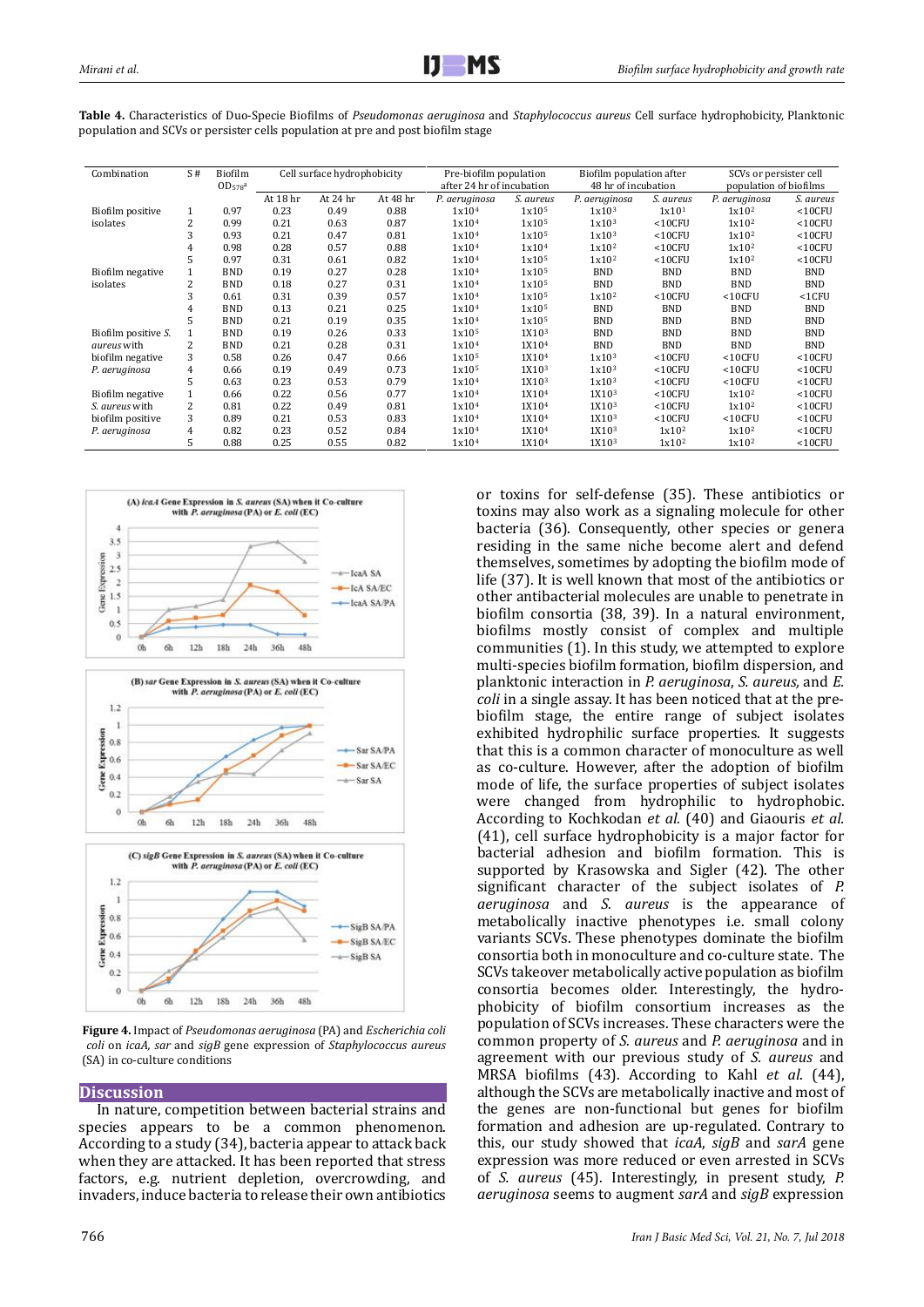and diminish *icaA* gene expression in co-cultured isolates of *S. aureus*. The same phenomenon was noticed when *S. aureus* was co-cultured with *E. coli*. It has been noticed that in biofilm consortia, majority of *S. aureus* were dispersed or killed by the presence of *P. aeruginosa* and only minor population was able to survive. These survivors seem to adopt ica independent biofilm mode of life because the icaA gene expression was reduced or arrested in the presence of P. aeruginosa or *E. coli*. This was confirmed by the *sarA* and *sigB* gene expression studies. It is reported that *sarA* is significant for *S. aureus* biofilm development (46). These results indicate that in the conditions where *icaA* gene is absent or nonfunctional, *sarA* mediates biofilm formation in Staphylococci. Similarly, *sigB* plays a crucial role in the survival of *S. aureus* in stress environment (47). In a recent study, Tuchscherr *et al*. (47), reported that *sigB* enables *S. aureus* to switch from planktonic to small colony variants. It is reported that SCVs have a major role in stability and persistence of *S. aureus* and *P. aeruginosa* biofilms (45, 48). Comparative analysis of co-culture population showed that *E. coli* dominated pre-biofilm population and adopted biofilm mode of life before *S. aureus* and *P. aeruginosa*. This might be due to comparatively shorter generation time of *E. coli* and weaker competitive nature of *S. aureus*. Accordingly, Culotti and Packman (14) reported that co-culturing of *P. aeruginosa* augment the ability of *E. coli* to persist and grow in aquatic environment. Chu *et al*. (49) suggested that indole produced by *E. coli* arrests the quorum singling program and other virulence programs of *P. aeruginosa*. This supports *E. coli* to survive and dominate the *P. aeruginosa* and *S. aureus* in co-culture environment. Contrary to this, Sadowska *et al*. (50) reported that coculturing of *E. coli* has no effect on the growth of *S. aureus*. This scenario depicted the dominance of *E. coli*  at planktonic stage. However, once *E. coli* population reaches the decline stages and is unable to produce extracellular metabolites, *P. aeruginosa* and *S. aureus* proliferate and take advantage. Furthermore, after adoption of biofilm state *S. aureus* and *P. aeruginosa* occupy more space and disperse *E. coli* from biofilm consortia. It was noticed that as *P. aeruginosa* population increases in biofilm consortia the population of *E. coli* decreases. Same phenomenon was noticed for *P. aeruginosa* against *S. aureus*. This might be due to cell surface hydrophobicity. It was noticed that more hydrophobicity produces strong biofilms, persist for a long time and difficult to disperse (43). Cell surface hydrophobicity assays revealed that *S. aureus* and *P. aeruginosa* were more hydrophobic as compared to *E. coli*. The other property of *S. aureus* and *P. aeruginosa* which help them to persist for long time is the switch to small colony variants. These metabolically inactive phenotypes persist for long time and increases survival of *S. aureus* and *P. aeruginosa* under stress conditions (51). On the other hand, *E. coli* are unable to switch to small colony variants, so they are unable to withstand toxic effect of antibacterial metabolites of *S. aureus* or *P. aeruginosa* and are gradually dispersed from co-cultured consortia. Moreover, the findings of Estrela *et al*. (52) and Davies and Marques (53) suggested that *P. aeruginosa* producing diffusible signaling molecules e.g. *cis*-2-dodecenoic acid and *cis*-2-decenoic acid which are

found to be effective in biofilm dispersion of not only *P. aeruginosa*, but also *Streptococcus mutans*, *E. coli*, *K. pneumoniae*, *Proteus mirabilis*, *Streptococcus pyogenes*, *Bacillus subtilis*, *S. aureus*, and the yeast, *Candida albicans*. In the present study, it was noticed that *P. aeruginosa* produces *cis*-2-decanoic acid and the production of this compound increases in co-culture state either with *S. aureus* or *E. coli*. This suggests that strong competitive behavior and dominance of *P. aeruginosa*. Consequently, *E. coli* and *S. aureus* are unable to adopt biofilm mode of life in the presence of *P. aeruginosa*. Similarly, *P. aeruginosa* occupy more space and it disperses *S. aureus* population when it grows with *S. aureus*. This is also supported by the findings of Filkins *et al.* (10) and Kim *et al*. (54). They have suggested that in co-culture *P. aeruginosa* reduces *S. aureus* viability by 2-heptyl-4-hydroxyquinoline (HQNO) and siderophores (10). In three species biofilms, the *P. aeruginosa* dominate the consortia. Although, *E. coli* dominates the pre-biofilm stage but is unable to proliferate in three species biofilms, perhaps due to the presence of *P. aeruginosa,* which was evidently harmful for other members of three species biofilm consortia. This antagonistic effect is probably caused by extracellular metabolites of *P. aeruginosa* e.g. *cis*-2 decanoic acid. Moreover, cell-free extract as well as dead cells of *P. aeruginosa* were found to inhibit *S. aureus* and *E. coli* biofilm formation and also disperse preestablished biofilms. This suggests the antagonistic or antibacterial nature of compounds of *P. aeruginosa*. As we used heat-killed cells in this study, it suggests this compound is cell bound and heat stable. On the other hand cell-free extract also disperse biofilm indicating the extracellular activity of *P. aeruginosa*. Accordingly, Qin *et al*. (55) suggested that *P. aeruginosa* extracellular products are important microbial competition factors that overcome and disperse Staphylococcal biofilms. However, *S. aureus* or *E. coli* cell-free culture extract had no effect on *P. aeruginosa* or on each other's biofilms or on planktonic growth.

## **Conclusion**

The present study indicates that *P. aeruginosa* and *S. aureus* exhibited hydrophobic surface properties and are comparatively slow growing. Whereas subject isolates of *E. coli* exhibited hydrophilic surface properties and were comparatively fast growing. Due to hydrophobic surface properties and slow growth rate, *P. aeruginosa* and *S. aureus* showed strong biofilm formation and persistence. Among all three subject organisms, *P. aeruginosa* is comparatively more hydrophobic, slow growing, and adopts biofilm mode of life pretty late; in this category, *S. aureus* comes next. Moreover, other hydrophobic isolates, e.g. *P. aeruginosa* and *S. aureus* are more likely to switch to small colony variants. Biofilm consortia dominated with small colony variants persist for a long time and are difficult to disperse. With these properties, *P. aeruginosa* dominates and antagonizes other counterparts in biofilm consortia and also produces *cis*-2-decanoic acid to inhibit or disperse biofilms of other organisms. Although, majorities of the *S. aureus* were unable to compete with *P. aeruginosa*, however, a minor population did compete, survive, and persist in biofilm consortia as small colony variants. The survivors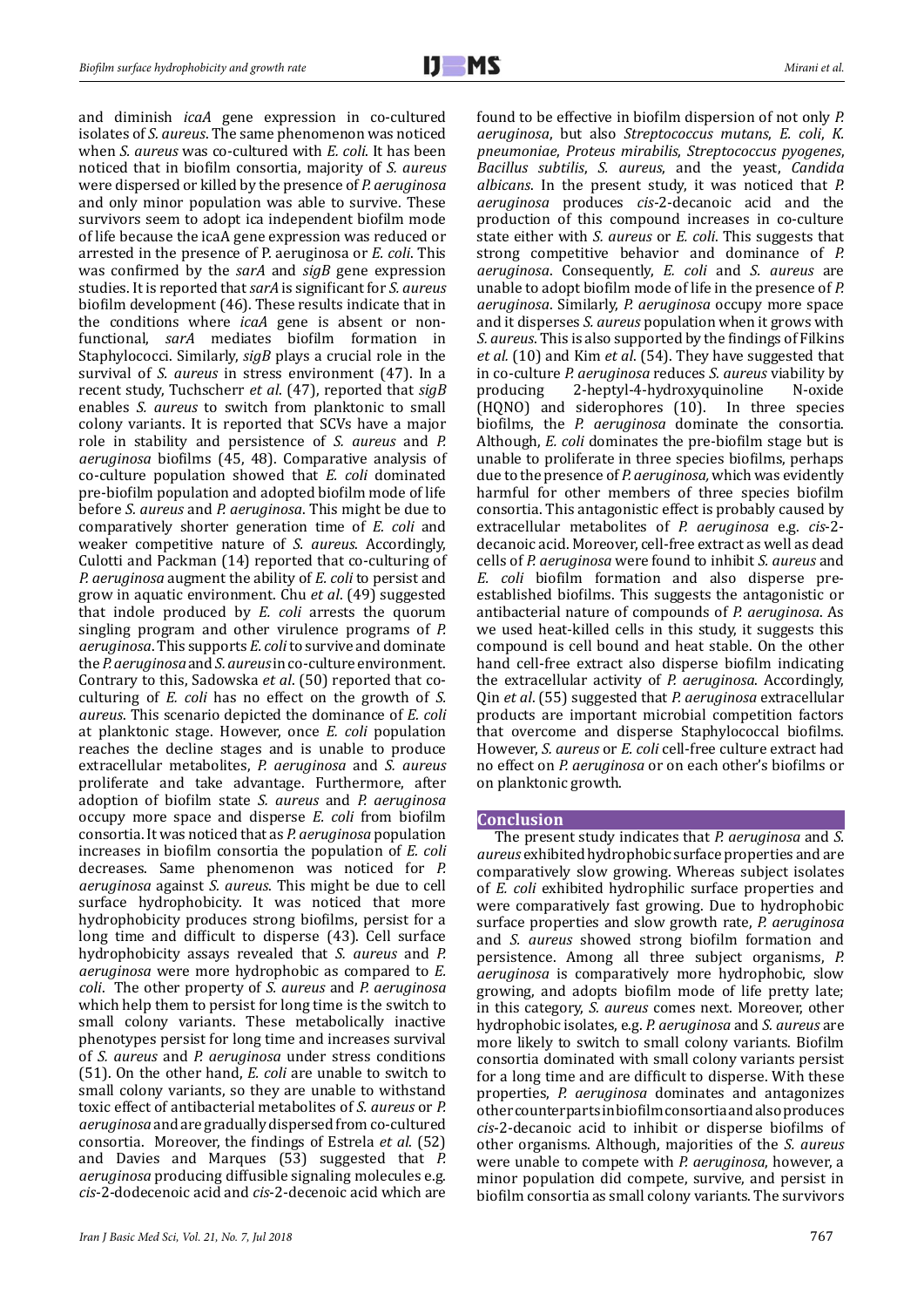showed higher expression of *sigB* and *sarA* genes. These results suggest that cell surface hydrophobicity is directly proportional to biofilm formation and SCVs population and inversely proportional to the growth rate of the subject isolates.

## **Acknowledgment**

We are thankful to Mr M Yousf Khan of the University of Karachi, Karachi, Pakistan for providing scanning electron microscopy facilities for this study.

#### **Conflicts of Interest**

All authors confirm that they have no conflicts of interest.

### **References**

1. Berlanga M, Guerrero R. Living together in biofilms: the microbial cell factory and its biotechnological implications. Microb Cell Fact 2016; 15:165-175.

2. von Bodman SB, Willey JM, Diggle SP. Cell-cell communication in bacteria: united we stand. J Bacteriol 2008; 190:4377-4391. 3. Flemming H, Wingender J, Szewzyk U, Steinberg P, Rice SA, Kjelleberg S. Biofilms: an emergent form of bacterial life. Nature Rev Microbiol 2016; 14:563-575.

4. Giaouris E, Heir E, Desvaux M, Hébraud M, Møretrø T, Langsrud S, *et al*. Intra- and inter-species interactions within biofilms of important foodborne bacterial pathogens. Front Microbiol 2015; 6:841-866.

5. Limoli D, Jones C, Wozniak D. Bacterial extracellular polysaccharides in biofilm formation and function. Microbiol Spectr 2015; 3:1-30.

6. Li HY, Tian X. Quorum sensing and bacterial social interactions in biofilms. Sensors 2012; 12:2519-2538.

7. Atkinson S, Williams P. Quorum sensing and social networking in the microbial world. J R Soc Interface 2009; 6:959-978.

8. Donlan RM. Biofilms: microbial life on surfaces. Emerg Infect Dis 2002; 8:881-890.

9. Shank EA, Kolter R. New developments in microbial interspecies signalling. Curr Opin Microbiol 2009; 12:205-214. 10. Filkins LM, Graber JA, Olson DG, Dolben EL, Lynd LR, Bhuju S, *et al*. Co culture of *Staphylococcus aureus* with *Pseudomonas aeruginosa* drives *S. aureus* towards fermentative metabolism and reduced viability in a cystic fibrosis model. J Bacteriol 2015; 197:2252-2264.

11. Hotterbeekx A, Singh SK, Goossens H, Kumar SM. In vivo and in vitro interactions between *Pseudomonas aeruginosa*  and *Staphylococcus* spp. Front Cell Infect Microbiol 2017; 7:106-118.

12. Orazi G, O'Toole GA. *Pseudomonas aeruginosa* alters *Staphylococcus aureus* sensitivity to vancomycin in a biofilm model of cystic fibrosis infection. MBio 2017; 4:e00873-17.

13. Korgaonkar A, Trivedi U, Rumbaugh KP, Whiteley M. Community surveillance enhances *Pseudomonas aeruginosa*  virulence during polymicrobial infection. Proc Natl Acad Sci USA 2013; 110:1059-1064.

14. Culotti A, Packman AI. *Pseudomonas aeruginosa* promotes *Escherichia coli* biofilm formation in nutrient-limited medium. PLoS One 2014; 9:e107186.

15. Kim HS, Park HD. Ginger extract inhibits biofilm formation by *Pseudomonas aeruginosa* PA14. PLoS One 2013; 8:e76106.

16. Kaiser TD, Pereira EM, Dos Santos KR, Maciel EL, Schuenck RP, Nunes AP. Modification of the congo red agar method to detect biofilm production by *Staphylococcus epidermidis*. Diagn Microbiol Infect Dis 2013; 75:235-239.

17. Reichhardt C, Jacobson AN, Maher MC, Uang J, McCrate OA, Eckart M, Cegelski L. Congo red interactions with curliproducing E. coli and native curli amyloid fibres. PLoS One 2015; 10:e0140388.

18. Mirani ZA, Jamil N. Effect of sub-lethal doses of vancomycin and oxacillin on biofilm formation by vancomycin intermediate resistant *Staphylococcus aureus*. J Basic Microbiol 2011; 51:191-195.

19. O'Toole GA, Kolter R. Initiation of biofilm formation in *Pseudomonas fluorescens* WCS365 proceeds via multiple, convergent signalling pathways: a genetic analysis. Mol Microbiol 1998; 28:449-461.

20. Allegrucci M, Sauer K. Characterization of colony morphology variants isolated from *Streptococcus pneumonia*  biofilms. J Bacteriol 2007; 189:2030-2038.

21. Keren I, Kaldalu N, Spoering A, Wang Y, Lewis K. Persister cells and tolerance to antimicrobials. FEMS Microbiol Lett 2004; 230:13-18.

22. Bayston R, Ashraf W, Smith T. Triclosan resistance in methicillin-resistant *Staphylococcus aureus* expressed as small colony variants: a novel mode of evasion of susceptibility to antiseptics. J Antimicrob Chemother 2007; 59:848-853.

23. Chen CY, Nace GW, Irwin PL. A 6×6 drop plate method for simultaneous colony counting and MPN enumeration of *Campylobacter jejuni*, *Listeria monocytogenes*, and *Escherichia coli.* J Microbiol Meth 2003; 55:475-479.

24. Kouidhi B, Zmantar T, Hentati H, Bakhrouf A. Cell surface hydrophobicity, biofilm formation, adhesives properties and molecular detection of adhesins genes in *Staphylococcus aureus* associated to dental caries. Microb Pathog 2010; 49:14- 22.

25. Liu YZ, Yuan K, Ji CR. New method of extraction on the chemical components of Chinese medicinal plants extracting method by smashing of plant tissues (EMS). Henan Sc 1993; 11:2652-2681.

26. Mirani ZA, Jamil N. Role of extracellular fatty acids in vancomycin-induced biofilm formation by vancomycinresistant *Staphylococcus aureus*. Pak J Pharm Sci 2013; 26:383- 389.

27. Kilic A, Guclu AU, Senses Z, Bedir O, Aydogan H, Basustaoglu AC. Staphylococcal cassette chromosome mec(SCCmec) characterization and panton-valentine leukocidin gene occurrence for methicillin-resistant *Staphylococcus aureus* in Turkey, from 2003 to 2006. Antonie van Leeuwenhoek 2008; 94:607-614.

28. Zhang K, McClure JA, Elsayed S, Louie T, Conly JM. Novel multiplex PCR assay for characterization and concomitant subtyping of staphylococcal cassette chromosome mec types I to V in methicillin-resistant *Staphylococcus aureus*. J Clin Microbiol 2005; 43:5026-5033.

29. Tuchscherr L, Bischoff M, Lattar SM, Llana MN, Pfortner H, Niemann S, *et al*. Sigma factor sigB is crucial to mediate *Staphylococcus aureus* adaptation during chronic infections. PLoS Pathog 2015; 11:e1004870.

30. Iqbal Z, Seleem MN, Hussain HI, Huang L, Hao H, Yuan Z. Comparative virulence studies and transcriptome analysis of *Staphylococcus aureus* strains isolated from animals. Sci Rep 2016; 6:35442-35453.

31. Nuryastuti T, van der Mei HC, Busscher HJ, Iravati S, Aman AT, Krom BP. Effect of cinnamon oil on icaA expression and biofilm formation by *Staphylococcus epidermidis*. Appl Environ Microbiol 2009; 75:6850-6855.

32. Spilker T, Coenye T, Vandamme P, LiPuma JJ. PCR-based assay for differentiation of *Pseudomonas aeruginosa* from other Pseudomonas species recovered from cystic fibrosis patients. J Clin Microbiol 2004; 42:2074-2079.

33. Naravaneni R, Jamil K. Rapid detection of food-borne